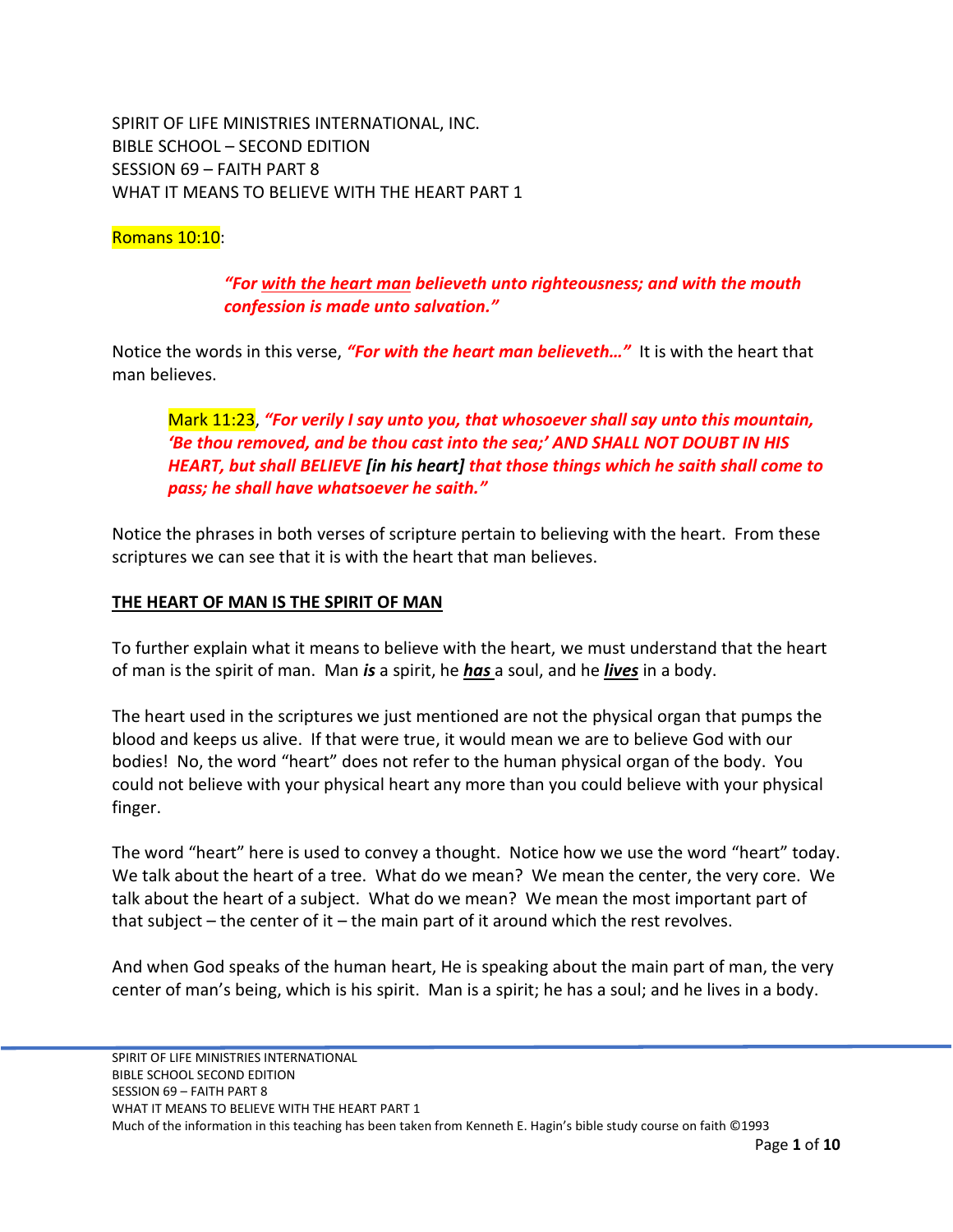## I Thessalonians 5:23: *"And the very God of peace sanctify you wholly; and I pray God your whole SPIRIT and SOUL, and BODY be preserved blameless unto the coming of our Lord Jesus Christ."*

The Apostle Paul said, *"…I pray God your whole spirit…soul…and body…"* Notice that Paul started with the very heart of man, his spirit. When God speaks of the heart, He means the human spirit. You will find that many times the words "heart" and "spirit" in the Bible are interchangeable.

We know that man is a spirit because he is in the same class as God. Man is made in the image and the likeness of God. (Genesis 1:26.) In John 4:24 Jesus said, *"God is a Spirit…"* It is not your physical man that is like God, for the Bible says that God is not a man (Numbers 23:19). Remember that there is an inward man and there is an outward man.

In John 3:3 Jesus said to Nicodemus*, "…Except a man be born again, he cannot see the kingdom of God."* Nicodemus was operating in the natural realm, and he could only think in terms of the natural, so he asked Jesus in John 3:4,

*"How can a man be born when he is old? Can he enter the second time into his mother's womb, and be born?"*

Notice how Jesus answers him in John 3:6,

*"That which is born of the flesh is flesh; and that which is born of the Spirit is spirit.*  The new birth is a rebirth of the human spirit.

Notice that Paul said in Romans 1:9, *"For God is my witness, whom I serve with my spirit in the gospel of His Son."* 

Also, notice what Jesus said to the woman at the well in Samaria in John 4:24,

*"God is a Spirit: and they that worship him must worship him in spirit and in truth.*

The words *"in spirit"* in the phrase, *"worship him (God) in spirit and in truth"* refers to the human spirit, not the Holy Spirit. You see, you cannot contact God with your body or your mind. You can only contact God with your spirit; therefore, you must worship him from your spirit or heart.

Romans 2:28,29 <sup>"28</sup>For he is not a Jew, which is one outwardly; neither is that *circumcision which is outward in the flesh; <sup>29</sup> But he is a Jew, which is one inwardly;*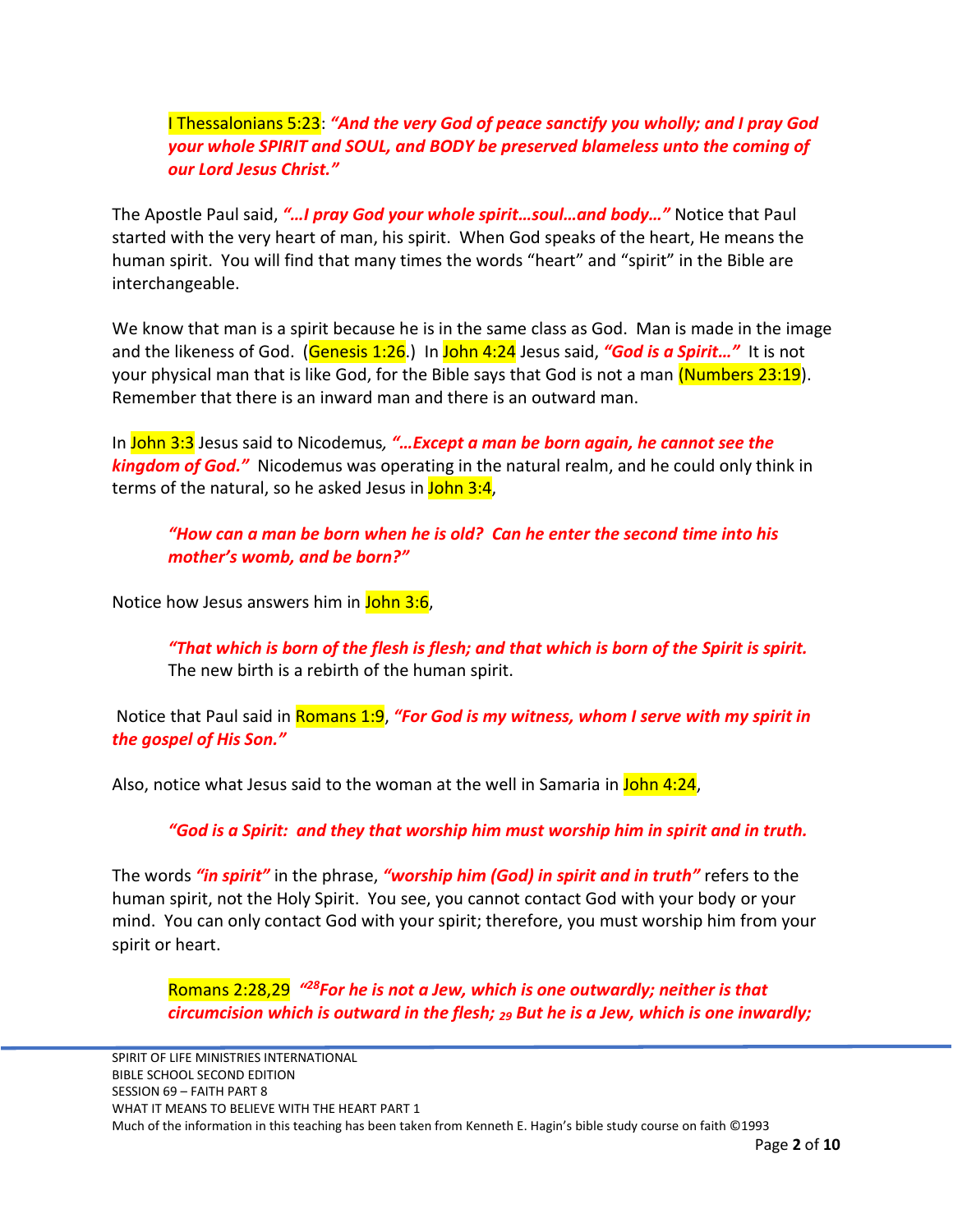# *and circumcision is that of the HEART, IN THE SPIRIT, and not in the letter; whose praise is not of men, but of God."*

In this passage, the "heart" of man and the "spirit" of man are used interchangeably. Your heart, according to this scripture is your spirit.

# I Corinthians 14:14 says, *"For if I pray in an unknown tongue, my SPIRIT prayeth, but my UNDERSTANDING is unfruitful."*

Notice in this passage of scripture that the Bible makes a distinction between the spirit of man and the understanding or mind of man. Your spirit is not your mind. And your mind is not your spirit. Anyone that speaks in tongues knows that it does not come from your head. It comes from down inside of you – from your innermost being – from the Holy Spirit in your spirit.

Now we will look at I Corinthians 14:15; *"What is it then I will pray with the SPIRIT, and I will pray with the UNDERSTANDING also…"* In other words, Paul was saying that the spirit of man is distinct and separate from man's mind or understanding.

### **THE INWARD MAN VS. THE OUTWARD MAN**

Now, let's read some other scriptures. I want to simply get you conscious of the fact that you are a *spirit,* that you *have* a soul, and that you *live* in a body.

#### Hebrews 12:18-23

*"<sup>18</sup> For ye are not come unto the mount that might be touched, and that burned with fire, nor unto blackness, and darkness, and tempest <sup>19</sup> and the sound of a trumpet, and the voice of words; which voice they that heard intreated that the word should not be spoken to them anymore: <sup>20</sup> (For they could not endure that which was commanded, and if so much as a beast touch the mountain, it shall be stoned, or thrust through with a dart: 21 and so terrible was the sight, that Moses said, I exceedingly fear and quake) <sup>22</sup> But ye are come unto mount Sion, and unto the city of the living God, the heavenly Jerusalem, and to an innumerable company angels, 23 To the general assembly and church of the firstborn, which are written in heaven, and to God the judge of all, and to THE SPIRITS OF JUST MEN MADE PERFECT."*

### II Corinthians 4:16

*"For which cause we faint not; but though our OUTWARD MAN perisheth, yet the INWARD MAN is renewed day by day."*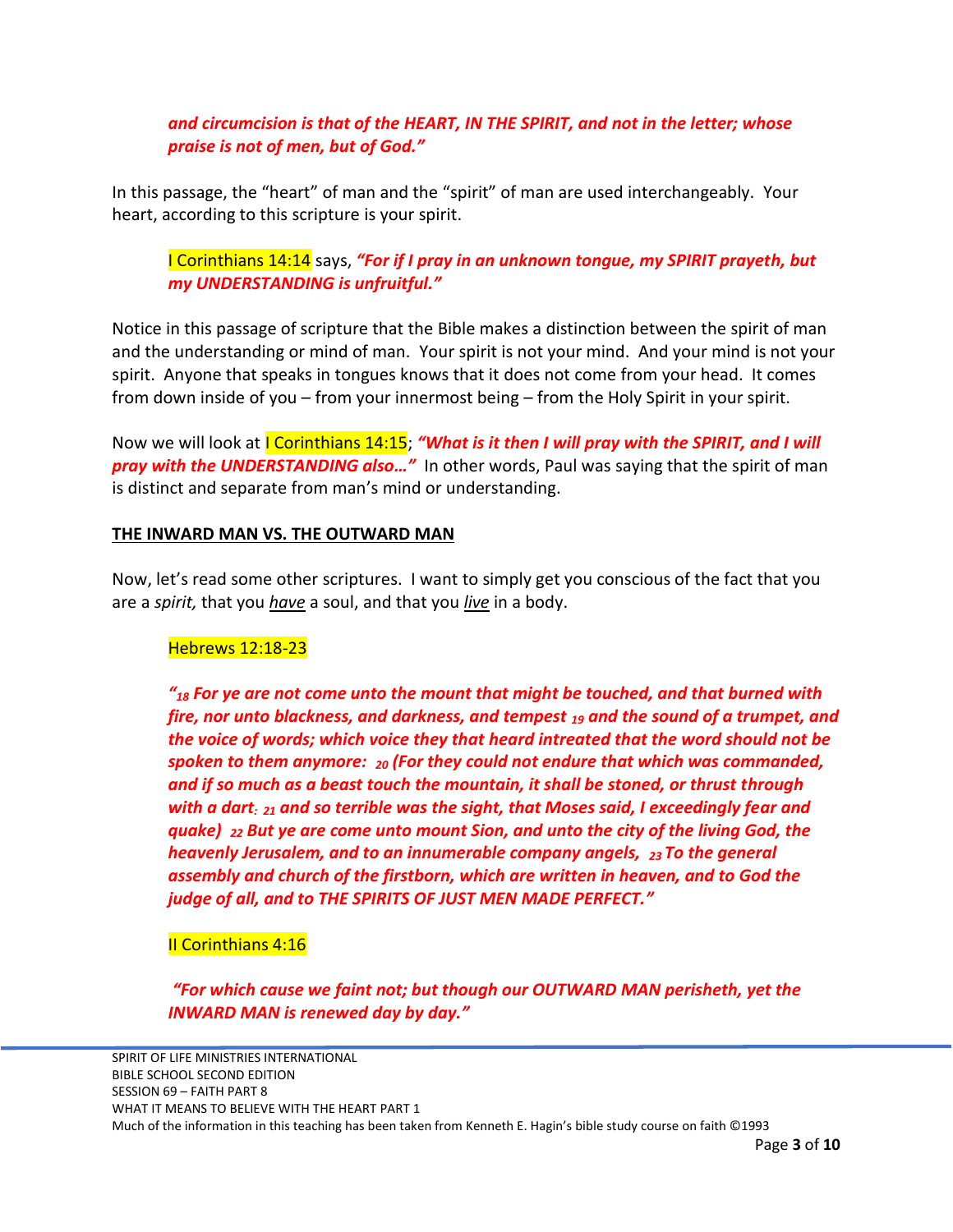The Bible makes a distinction between the inward man and the outward man. The outward man is the body, and the inward man is the spirit. The inward man is not the soul. The inward man, or the spirit has a soul, but the inward man is not the soul.

### I Corinthians 9:27

# *"<sup>27</sup> But I keep under my body and (I) bring it into subjection: lest that by any means, when I have preached to others, I myself should be a castaway."*

The inward man, the spirit, is the real man. Notice Paul said, *"…I keep under my body…"* I want you to notice something. If the body were the real man, Paul would have said, "I keep myself under. I bring myself into subjection." But Paul calls his body *"it."*

He said, *"…I keep under my body and (I) bring IT into subjection…"* I, is the man on the inside; the inward man that has been reborn. Paul said, *I* do something with my body. *I* bring it into subjection.

You see, the man we look at on the outside is not the real man. It is just the "house" we live in.

### **PRESENT YOUR BODY – RENEW YOUR MIND**

### Romans 12:1,2

*"<sup>1</sup> I beseech you therefore, brethren, by the mercies of God, that ye present your bodies a living sacrifice, holy, acceptable unto God, which is your reasonable service. <sup>2</sup> and be not conformed to this world: but be ye transformed by the renewing of your mind, that ye may prove what is that good and acceptable, and perfect, will of God."*

There is something in these verses of scripture that should astound us when we read them. Paul is not writing the letter of Romans to sinners. He wrote in Romans 1:7, *"To all that be in Rome, beloved of God, called to be SAINTS…"* 

He is writing to men and women who have been born again and filled with the Holy Ghost. And yet he says that Christians need to do something with their own bodies and their minds. This may shock you that these were people that were saved and filled with the Holy Ghost, yet their bodies and minds had not been affected. Can you see that?

So, you see, the new birth is not a rebirth of the human body or the mind, but it is a rebirth of the human spirit. And the infilling of the Holy Ghost is not a physical experience or a mental experience, because it is a spiritual experience.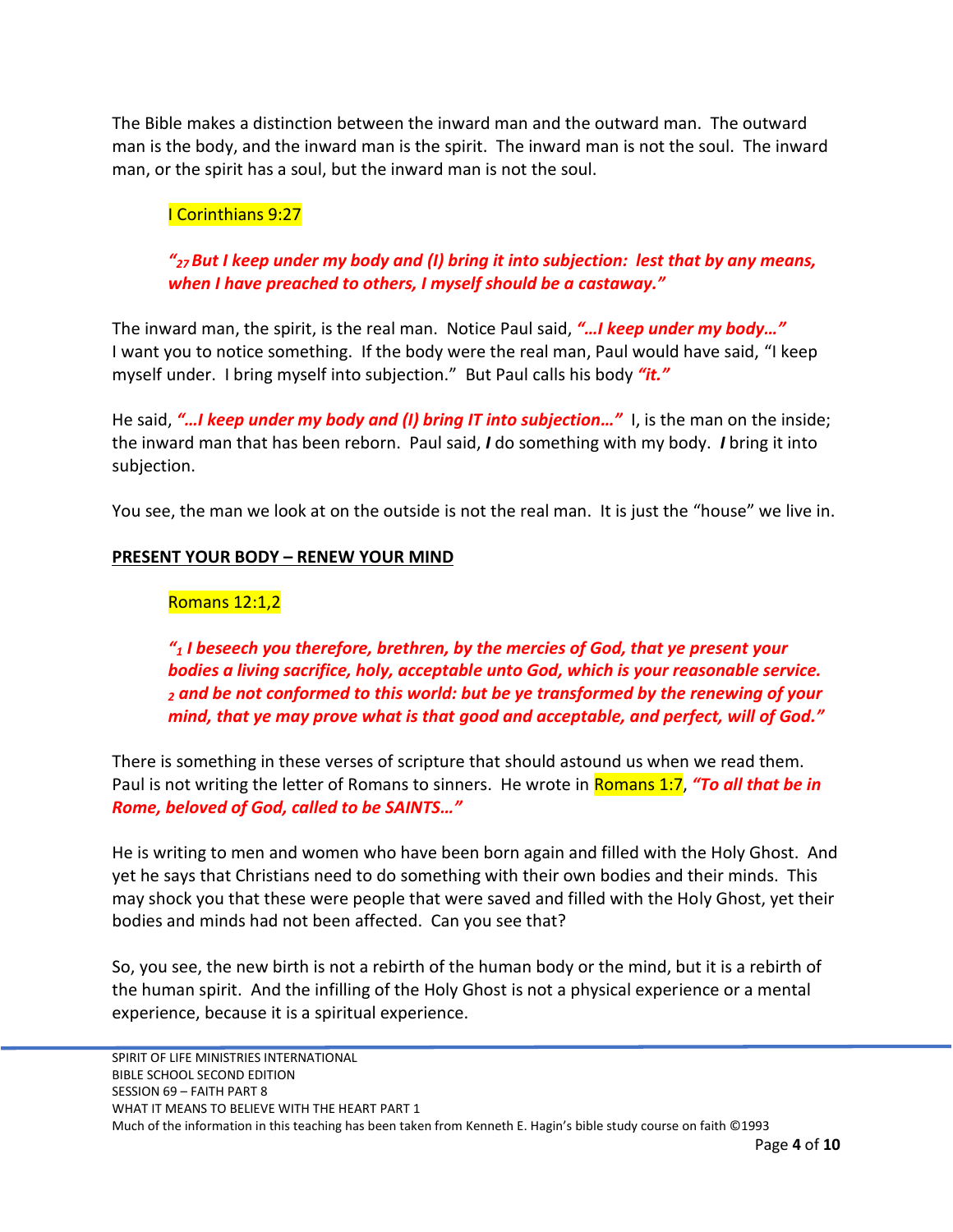Because your body was not born again in the new birth, you will have to do something with your body. You will have to present it to God as a *living sacrifice*. And, you will have to do something with your mind. You will have to get your mind renewed with the Word. This is something that *you* do, not God. God gives *you* eternal life. God offers *you* His Spirit; but God does not do anything with your body. If anything is done with it, *you* will have to do it!

Someone once said, "I can't." As long as you take sides against God and against His word and you say you can't, then of course, you won't be able to do anything. But the Bible says that YOU are to present *your body* unto God (Romans 12:1). That means you **CAN DO IT**. In fact, no one else can do it for *you*. *You* present *your* own body unto God.

Romans 12:2 says, *"…be ye transformed by the renewing of your mind…"* Our minds are to be renewed with the Word of God. That comes through reading and meditating on the Word. But God also put teachers in the Church to teach people the truth and help people renew their minds. I dare say that your minds have begun to be renewed through these lessons. Have you become conscious of the fact that you are really a *spirit*, that you *have* a soul, and that you *live* in a body?

### **MAN IS A SPIRIT BEING**

The spirit of man is the heart of man. We know that man is a spirit. We know that as a spirit being man is in the same class with God. He has to be, because he is made in the image and likeness of God (Genesis 1:26; John 4:24). Man is not an animal. You know, some folks would have you believe man is just an animal. But if man is just an animal, it would not be any more wrong to kill a man and eat him than it would be to kill a cow and eat it! But we know that is not true.

Man has a physical body that he is living in, all right, but he is not an animal, and he is more than just mind and body. Man is a spirit, soul, and body. He IS A SPIRIT, HE has a soul, and he LIVES in a body. That is what makes man different from animals.

You see, one thing some of the cults teach is that in Genesis, in the Hebrew language, the Word of God speaks of the souls of animals. We have never really defined spirit, soul, and body of man in Christendom as we should have. And so many adherents of these cults say animals have souls just as much as people do, so when a person is dead, he is dead just like a dog is dead.

It is true that animals do have souls, but they are not spirit beings like we are. You see, there is nothing in animals that is like God. But God took something of Himself – His Spirit – and put it in man. God made the body of man out of the dust of the earth, but He breathed into man's nostrils the breath of life. (Genesis 2:7.)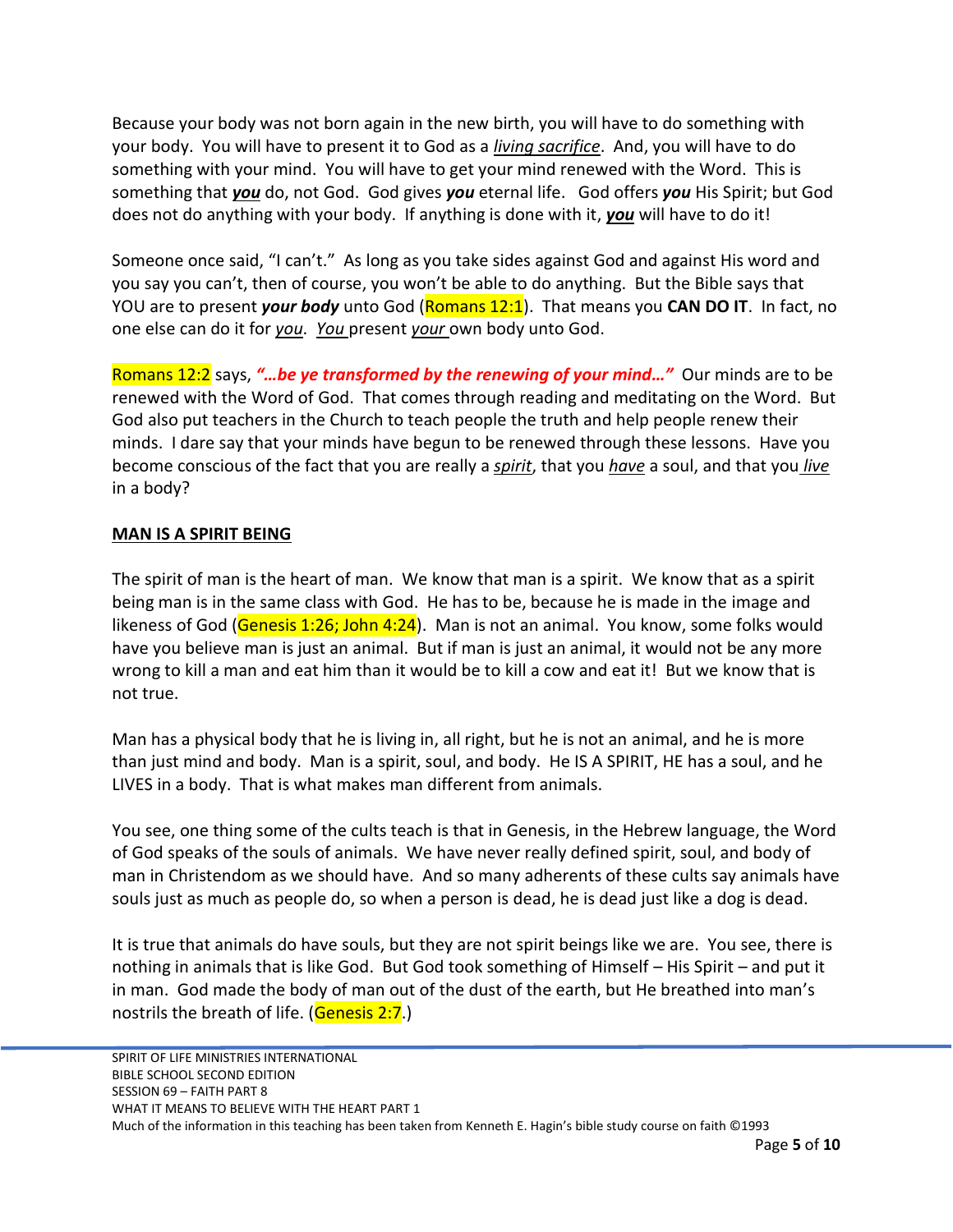Now that does not mean that God is a human and that He breathes as we do in order to stay alive. The word "breath" there, or "*ruach*" in the Hebrew means breath, wind, or spirit, and is translated "Holy Spirit" many times in the Old Testament.

God is a Spirit, so He took something of Himself, which is Spirit, and put it into man. The minute He did, man became a living soul. Man was not alive until then, but then man became a living soul. We could say that when man became a living being is when man became conscious of himself and his own existence because his body was dead without the spirit.

Animals do have a soul because the soul is the mind, will, and emotions. Animals do have a certain amount of mental, emotional, and volitional qualities, but it is all based upon the physical, and when the physical is dead, it is all over. But our souls – our emotional, mental, and volitional qualities – are not based upon the physical, but upon the spirit because when the body is dead, these qualities still exist.

Let us look at Lazarus and the rich man in  $Luke 16$  that gives us some insight regarding man as a spirit being. This passage also shows us that man's spirit and soul separate from his body after physical death.

### Luke 16:19-22

*<sup>19</sup> There was a certain rich man, which was clothed in purple and fine linen and fared sumptuously every day: <sup>20</sup> And there was a certain beggar named Lazarus, which was laid at his gate, full of sores. <sup>21</sup> And desiring to be fed with the crumbs which fell from the rich man's table: moreover, the dogs came and licked his sores. <sup>22</sup> and it came to pass, that the beggar died, and was carried by the angels into Abraham's bosom: the rich man also died and was buried."*

Now the beggar died and the angels (angels are ministering spirits) carried him, that is, his spirit, away. He spirit was the real person. Let us continue reading.

### Luke 16:23-26

*"<sup>23</sup> And in hell he (the rich man) lift up his eyes, being in torments, and seeth Abraham afar off, and Lazarus in his bosom <sup>24</sup> And he cried and said, Father Abraham, have mercy on me, and send Lazarus, that he may dip the tip of his finger in water, and cool my tongue; for I am tormented in this flame. <sup>25</sup> But Abraham said, Son, remember that thou in thy lifetime receivedst thy good things, and likewise Lazarus evil things: but now he is comforted, and thou art tormented. <sup>26</sup> And beside all this, between us and you there is a great gulf fixed: so that they which would pass from hence to you cannot; neither can they pass to us, that would come from thence."*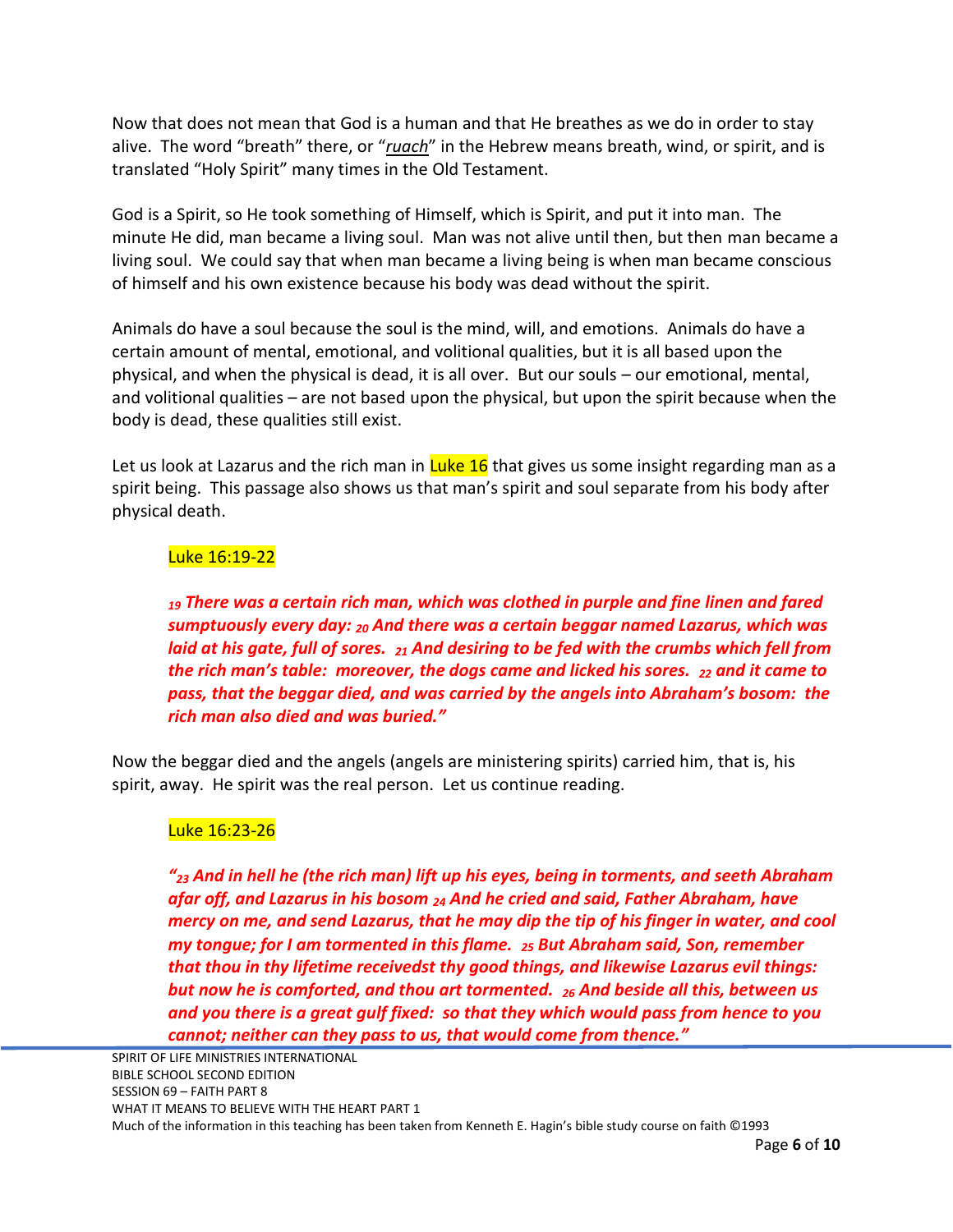Verse 22 says, *"… the rich man also died, and was buried."* The rich man's body was put in the grave, but the Bible says that in hell, *he* lifted up his eyes.

At that time, Abraham's body had been in the grave for years, and yet the Bible says the rich man saw Abraham (Luke 16:23). Also, the rich man recognized the beggar, Lazarus. Therefore, we can conclude that in the spirit realm, man looks very similar to what he looks like in this life in the flesh. In other words, people can be recognized in heaven and hell; you can know who they are.

You see, man is a spirit, he has a soul, and he lives on this earth in a body. In heaven, man's soul is still intact. He can still remember things, and he still has emotions (the soul is made up of the mind, the will, and the emotions) because we read in Luke 16:27 and 28 that the rich man was concerned about his five brothers who were still alive on the earth, and he wanted to warn them.

## **THE "BUILDING" OF GOD – OUR BODIES**

# II Corinthians 5:1

# *"<sup>1</sup> For we know that if our EARTHLY HOUSE OF THIS TABERNACLE* **(man's body)** *were dissolved, we have a building of God, an house not made with hands, eternal in the heavens."*

The bible is saying here that the body of man was made with hands, but the inward man, the spirit of man, was not. Therefore, when our body is put in the grave, we still have a "building of God" our spirit – not made with hands, and we shall live eternally in the heavens. Notice what Paul says in *II Corinthians* 5:6-8

*"6 Therefore we are always confident, knowing that whilst we are at home in the body, we are absent from the Lord* **[We are at home in our bodies because our bodies are**  *our fleshly homes down here on the earth; our bodies are not the real us – they are* **just the houses we live in]** *<sup>7</sup> (For we walk by faith, not by sight) <sup>8</sup>We are confident, I say, and willing rather to be absent from the body, and to be present with the Lord."*

Who is going to be absent from the body? WE ARE! – the real us – the spirit man on the inside of each of us as Christians. We are going to be absent from the body here on earth one day, but we will be present with the Lord. The Bible talks of the inward man as being the real you. All of these scriptures prove that statement.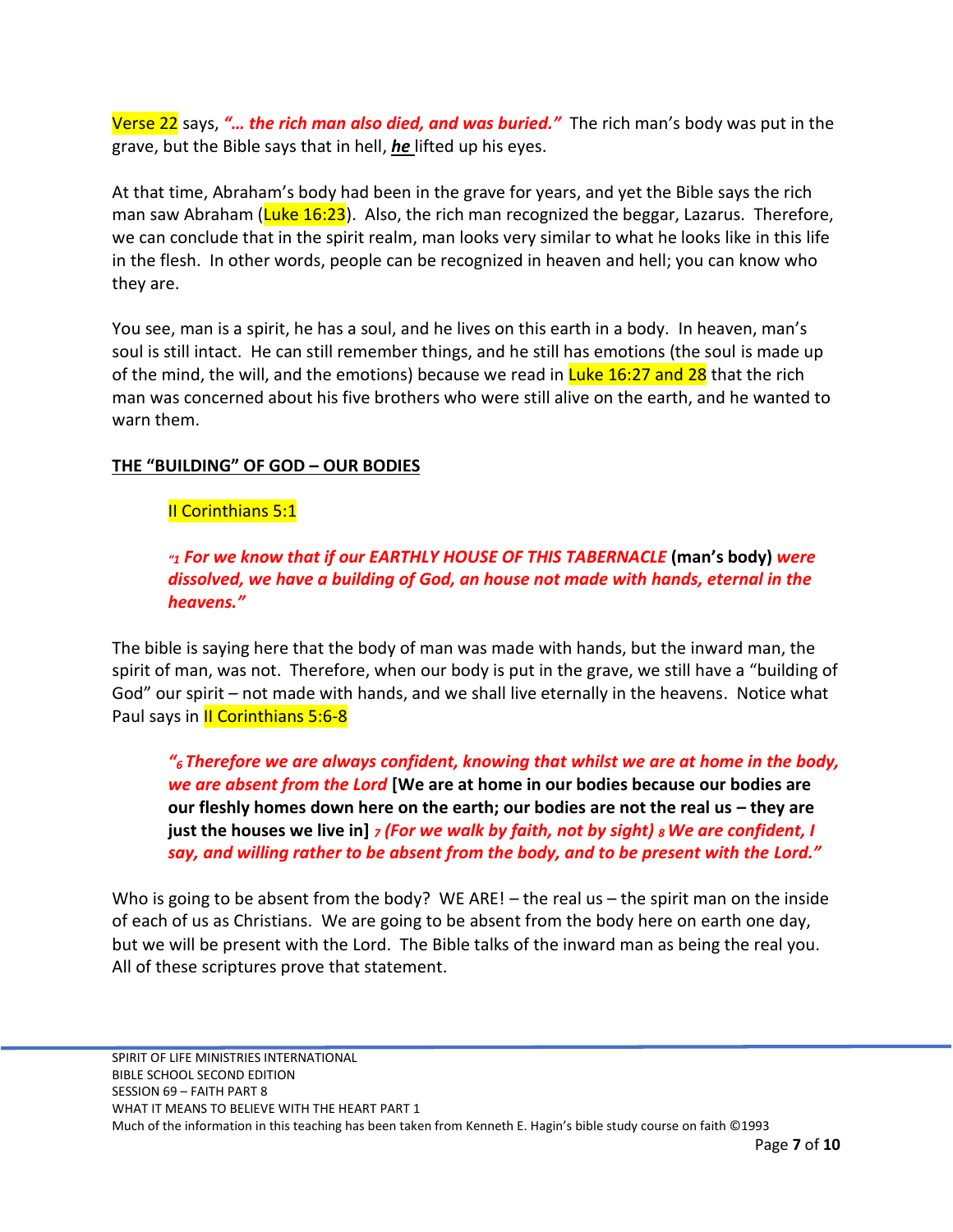We know that God is a Spirit, and we know that Jesus became a man, for Jesus was God manifested in the flesh living in a human body. We know that Jesus took on a physical body, and when He did, He was not less God than He was before He had a physical body.

We also know that man leaves his physical body at death and likewise, when he does, he is no less man than he was when he had his physical body. That is proven by the story of the rich man and Lazarus in Luke chapter 16. The rich man was possessed with all his faculties. He saw Lazarus with his eyes and recognized him.

# II Corinthians 12:2

*"<sup>2</sup> I knew a man in Christ above fourteen years ago, (whether in the body, I cannot tell; or whether out of the body, I cannot tell: God knoweth) such an one caught up to the third heaven."*

Paul told how he had been caught up into Paradise (third heaven) and heard in verse 4, *"unspeakable words, which it is not lawful for a man to utter."*

Most bible scholars agree that Paul was talking about his own experience. Paul said, in effect, "I don't know whether I was in my body or out of my body."

### **PHYSICAL DEATH IS SEPARATION FROM THE BODY**

Also, we can see from the following scriptures that when a man dies, he leaves his physical body behind.

### II Corinthians 5:8

*"8 We are confident, I say, and willing rather to be ABSENT FROM THE BODY, and to be PRESENT WITH THE LORD."*

## Philippians 1:21-24

*"<sup>21</sup> For to me to live is Christ, and to die is gain. <sup>22</sup> But if I live in the flesh, this is the fruit of my labour: yet what I shall choose I wot not. <sup>23</sup> For I am in a strait betwixt two, having a desire to DEPART, AND TO BE WITH CHRIST, which is far better: <sup>24</sup> Nevertheless to abide IN THE FLESH is more needful for you."*

In other words, Paul was saying that when a believer dies, he leaves his physical body, and he goes to heaven to be with the Lord.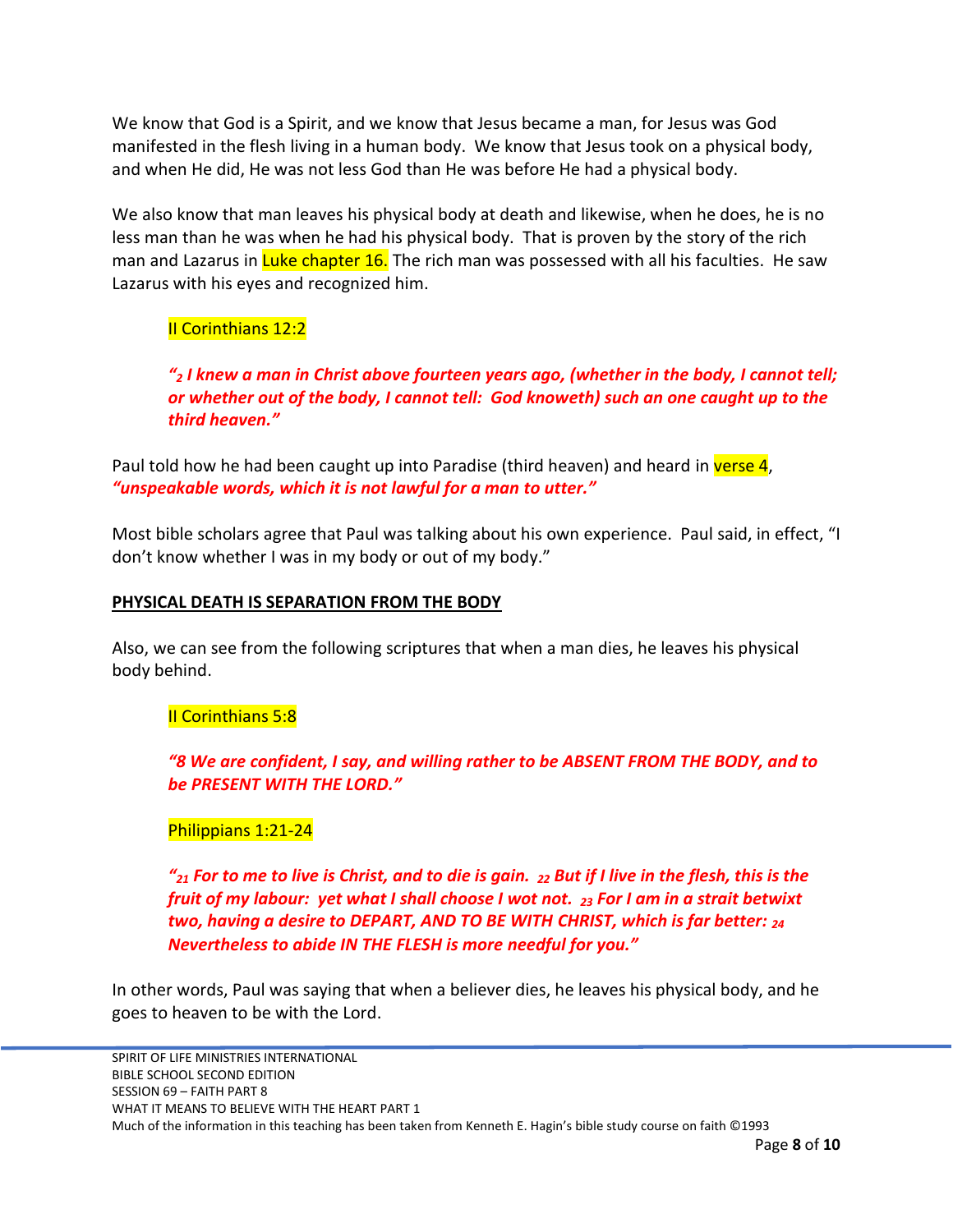Friends, we can only understand God and the things of God through His Word. And we cannot know God through our natural human knowledge and through our minds. God is only revealed to man through the spirit. When I say the "spirit" I am not referring to the Holy Spirit. I mean that we know God through man's spirit. It is the spirit of man that contacts God, for God is a Spirit (John 4:24).

We know that spiritual things are just as real as material things. God is just as real as though He had a physical body, yet He does not. He is a Spirit. Jesus has a physical body now, a flesh and bone body, but not a flesh and blood body (Luke 24:39). You remember that after Jesus' resurrection He appeared to the disciples, and they thought they were seeing a spirit or a ghost. But Jesus said in Luke 24:39, *"…handle me, and see; for a spirit hath not flesh and bones, AS YE SEE ME HAVE"*

Also, in John chapter 21, Peter and some of the others had gone fishing. They had fished all night and caught nothing. The next morning, they saw Jesus on the shore, and He spoke to them. They caught so many fish that they were not able to draw the multitude of fishes in. Then they came to the shore, where Jesus had put fish on the fire, and He ate with them (John 21:9-15). Jesus had a physical body then, a resurrected flesh and bone physical body because His disciples saw Him, and He broke bread with them.

### **THE SPIRITUAL REALM IS REAL**

Jesus, with His physical body now in heaven is not more real than the Holy Spirit or God the Father is real. God is a Spirit. Some people think God is some sort of an impersonal influence. No, *God is a Spirit*. That does not mean that He does not have a shape or a form in the spiritual realm because he does.

For example, the Bible says that angels are spirits, or spirit beings, and yet angels have a form or a spirit body. There was an incident in the Old Testament in which a man's eyes were opened to behold the angels of God and the chariots of fire round about.

The King of Syria warred against Israel, and in his bedchamber, he would tell his servants the battle plan. But God would reveal the battle plan to Elisha, and he would warn the king of Israel.

The king of Syria found out about it, and besieged the city where Elisha was. Elisha's servant was afraid and said to Elisha in II Kings 6:15*, "…Alas, my master! How shall we do?"* Elisha answered his servant, in verse 16 "... Fear not: for they that be with us are more than they that **be with them.**" Elisha prayed and asked God to open the eyes of his servant in verse 17. Elisha was not talking about the servant's physical eyes, but his spiritual eyes.